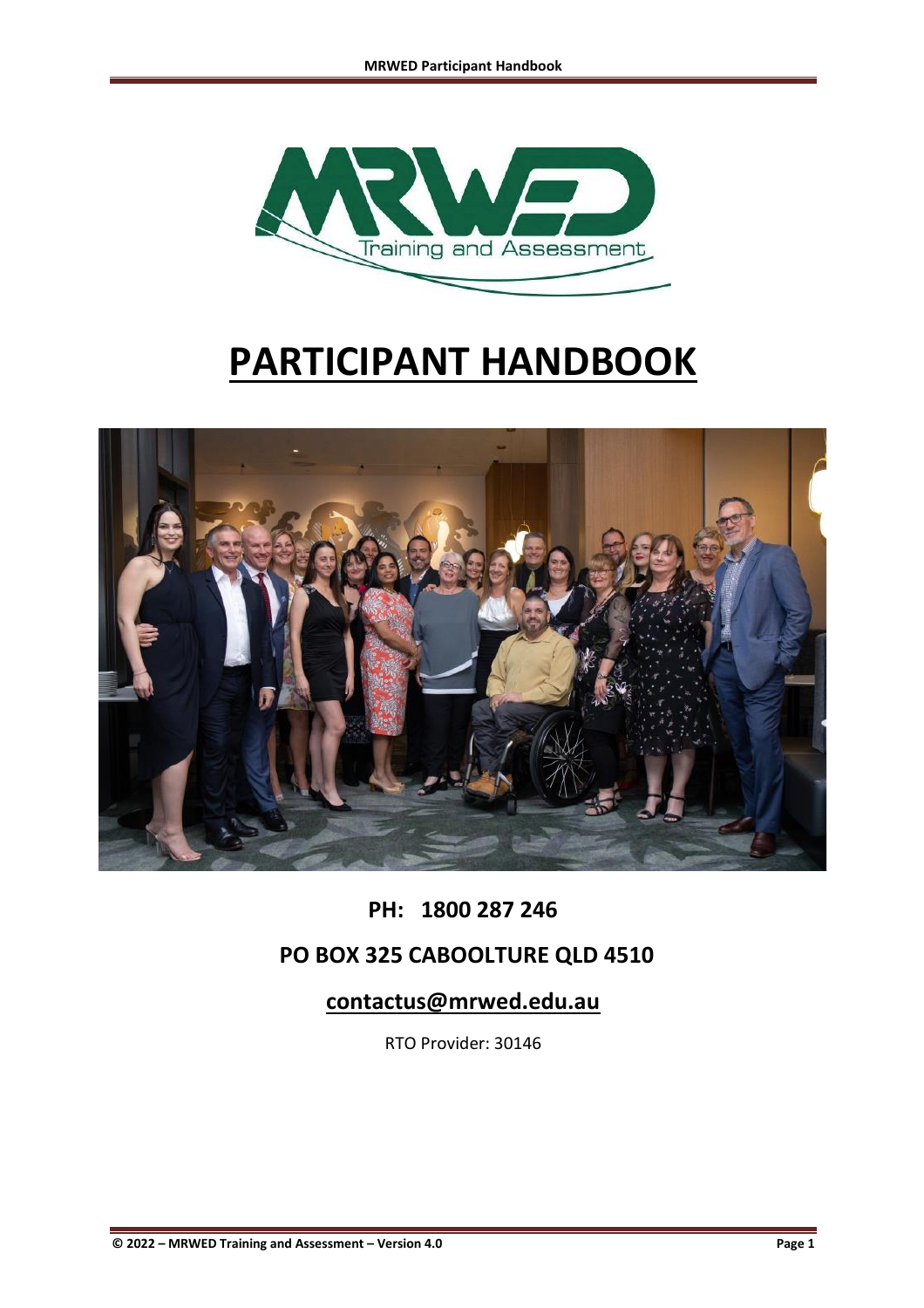#### <span id="page-1-0"></span>**WELCOME**



On behalf of myself, and the rest of MRWED team, I would like to welcome you to your MRWED Training Program.

This handbook contains a range of information, which we have deemed to be particularly relevant to your training. If there is any information you require, which is not addressed in this handbook, please contact our Client Services Team and we'll be more than happy to assist.

As a MRWED participant, you can expect to encounter an enthusiastic training team, a dedicated support team and a wider organisation committed

to providing a consistently high quality service. The MRWED team is motivated to supporting each of our clients, so please don't hesitate to contact us if you need advice or assistance.

We hope at the end of your training, you'll leave us with a qualification, which is much more than just a piece of paper. Instead, we hope you'll leave with a collection of real skills you can use within your industry and an ethos that supports a fun and engaging learning experience.

Yours in training!

Wartelf

Marc Ratcliffe CEO, MRWED Training and Assessment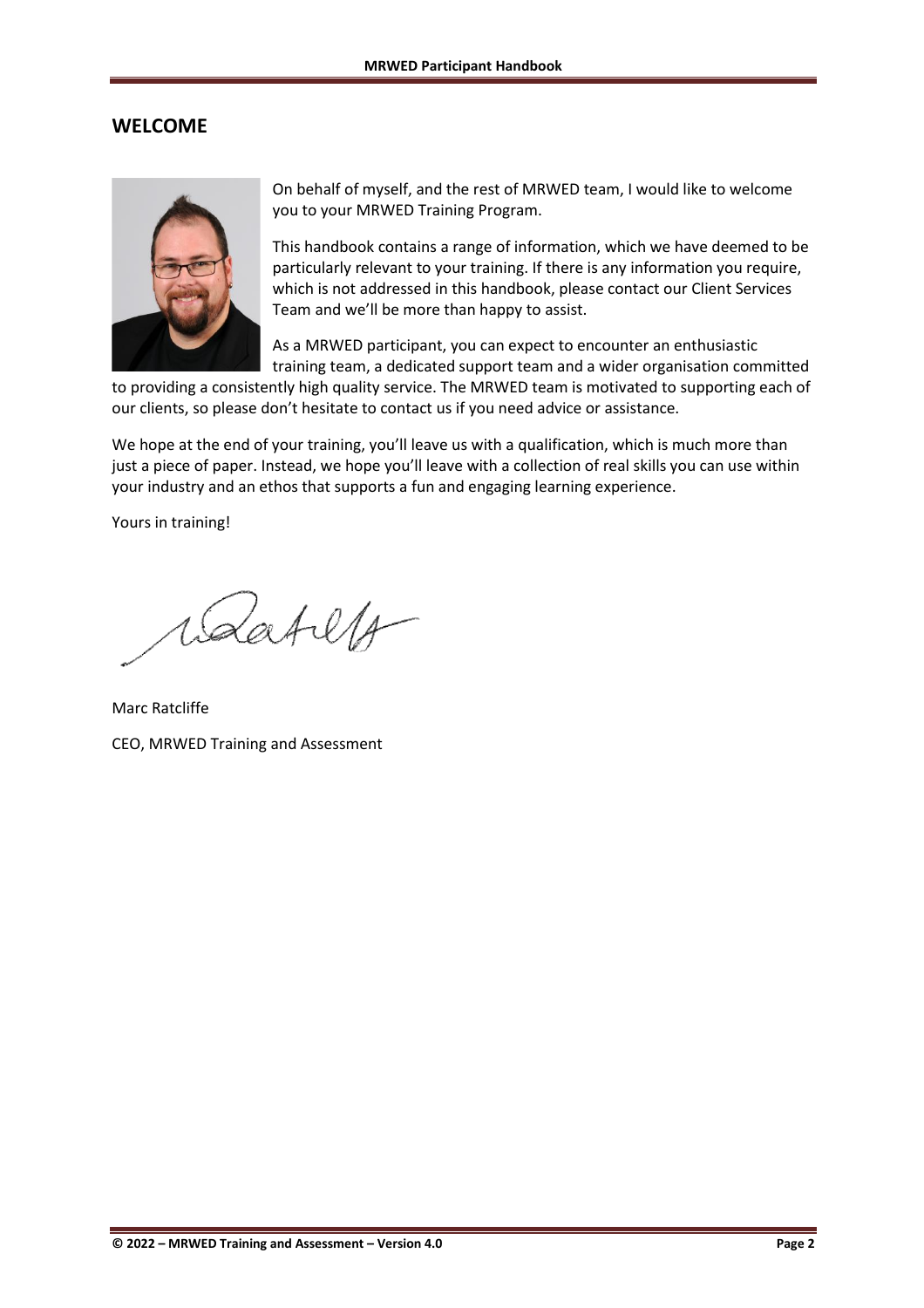#### **Table of Contents**

| 1. |  |  |  |  |
|----|--|--|--|--|
|    |  |  |  |  |
|    |  |  |  |  |
|    |  |  |  |  |
| 2. |  |  |  |  |
|    |  |  |  |  |
|    |  |  |  |  |
|    |  |  |  |  |
|    |  |  |  |  |
|    |  |  |  |  |
| 3. |  |  |  |  |
|    |  |  |  |  |
|    |  |  |  |  |
|    |  |  |  |  |
|    |  |  |  |  |
|    |  |  |  |  |
|    |  |  |  |  |
|    |  |  |  |  |
|    |  |  |  |  |
| 4. |  |  |  |  |
|    |  |  |  |  |
|    |  |  |  |  |
|    |  |  |  |  |
|    |  |  |  |  |
|    |  |  |  |  |
|    |  |  |  |  |
|    |  |  |  |  |
|    |  |  |  |  |
|    |  |  |  |  |
|    |  |  |  |  |
|    |  |  |  |  |
|    |  |  |  |  |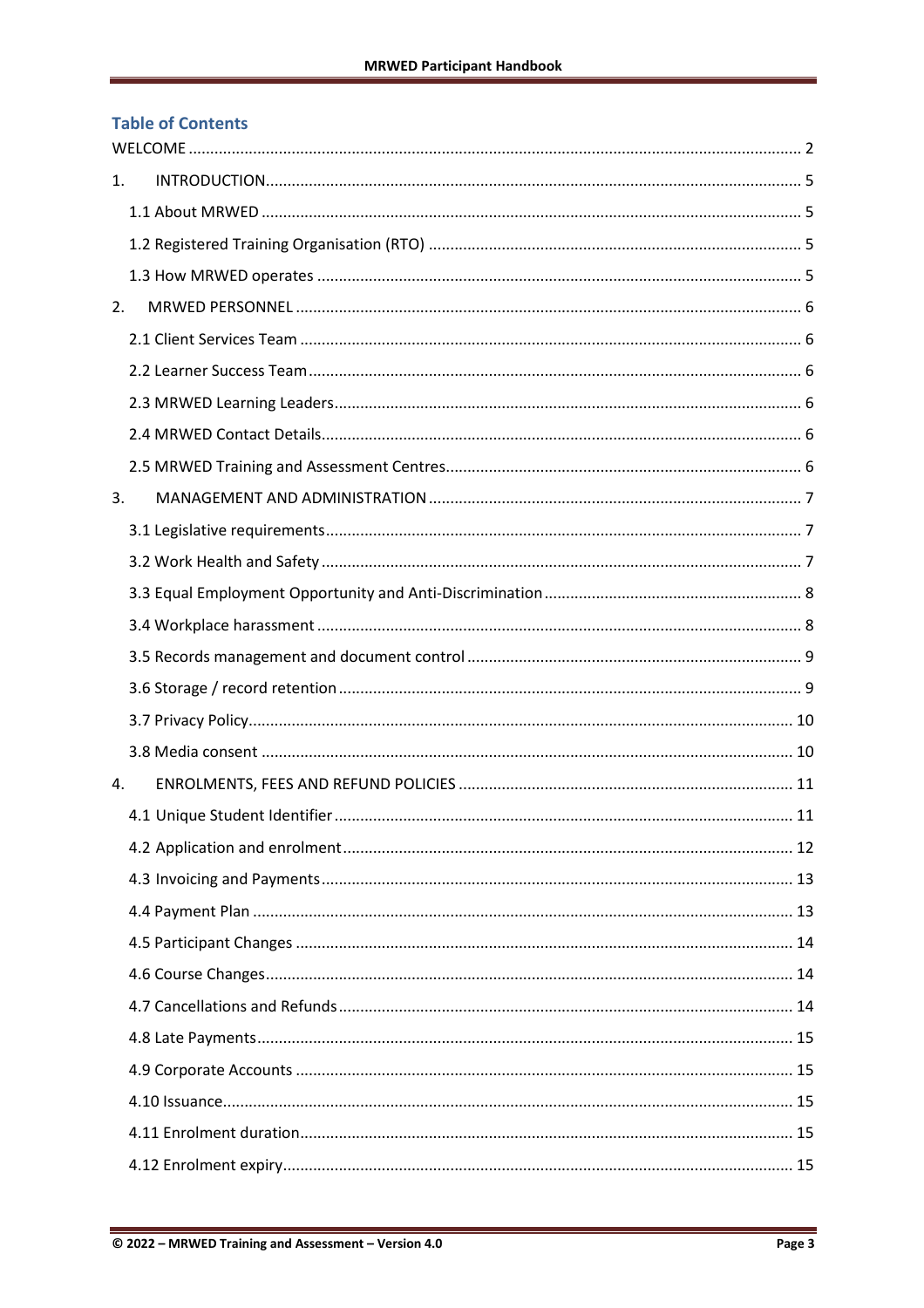| 5.  |  |  |
|-----|--|--|
|     |  |  |
|     |  |  |
|     |  |  |
|     |  |  |
|     |  |  |
| 6.  |  |  |
|     |  |  |
|     |  |  |
| 8.  |  |  |
| 9.  |  |  |
|     |  |  |
| 10. |  |  |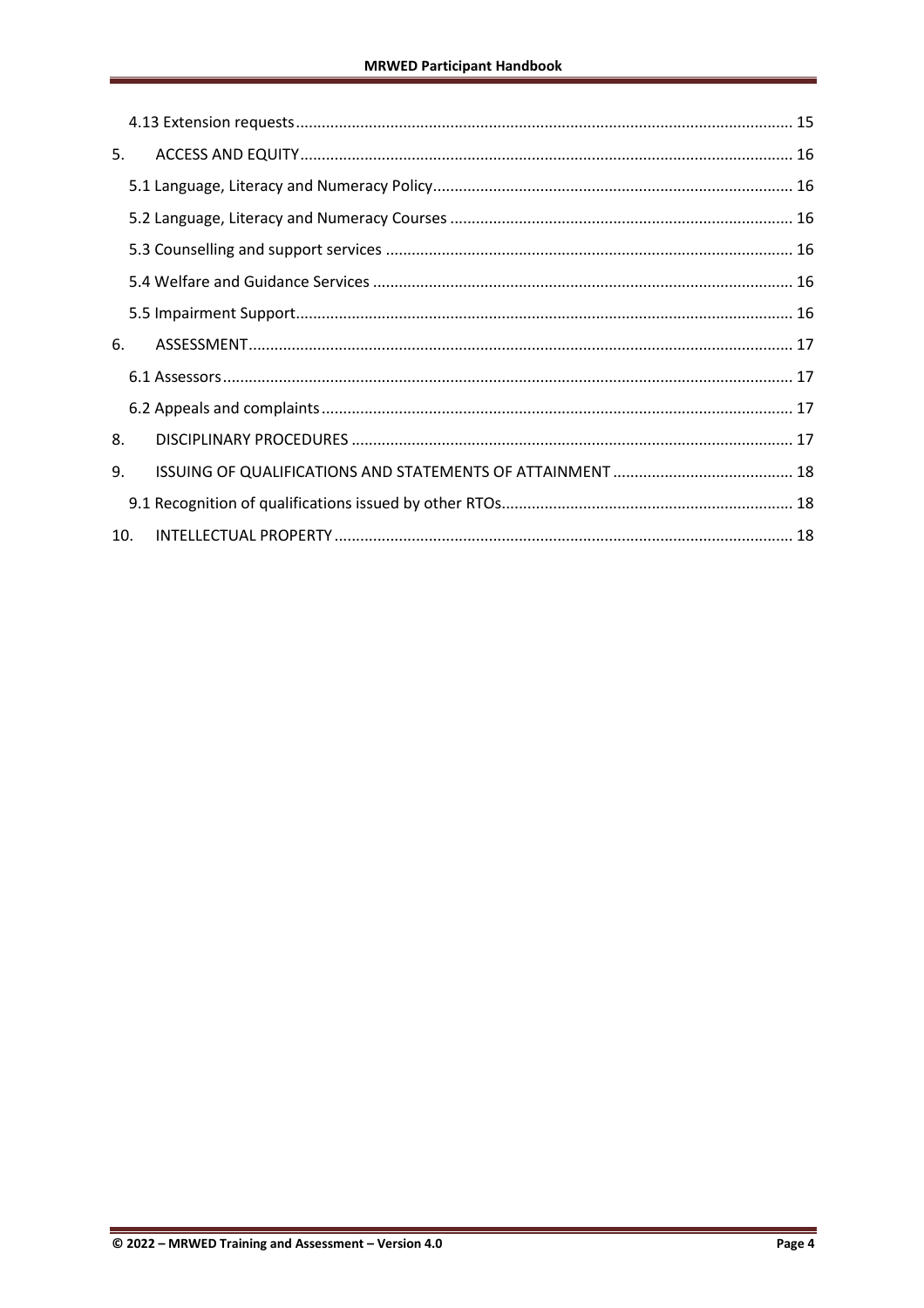## <span id="page-4-0"></span>**1. INTRODUCTION**

#### <span id="page-4-1"></span>**1.1 About MRWED**

MRWED Training and Assessment is Australia's leading provider of Trainer Training. Currently the organisation services Australia through dedicated Training Centres in Brisbane, Sydney and Melbourne. It conducts regular training internationally throughout Asia, Africa and North America.

Since 2000, MRWED has delivered more than 1250 public courses and conducted hundreds of customised programs for corporate clients. Additionally, the organisation strongly supports the development of self-paced learners through progressive RPL programs and Online Learning backed by a dedicated Learner Success Team. To date, over 25,000 participants have successfully completed a MRWED learning program.

MRWED delivers courses which support the growth of Learning and Development professionals through all stages of their career from those beginning their journey as trainers and assessors, senior trainers and assessors though to those holding more senior positions such as training managers and RTO manager. We deliver this via our popular Certificate IV in Training and Assessment (TAE40116) as well as Diplomas of Vocational Education and Training (TAE50116) and Training Design and Development (TAE50216) and a range of non-accredited workshops and webinars. MRWED are also the exclusive Australian Licensee for Bob Pike's Train-the-Trainer Boot Camp, the world's most respected train-the-trainer program, which has now had more than 100,000 attendees globally.

#### <span id="page-4-2"></span>**1.2 Registered Training Organisation (RTO)**

Registered training organisations (RTOs) are those training providers registered by ASQA (or, in some cases, a state regulator) to deliver VET services.

While RTOs are diverse, ranging from private training companies (such as MRWED) to schools, TAFEs and adult community education colleges, they are all eligible to deliver nationally recognised training and issue the qualification/s listed on their scope of registration.

RTOs are recognised as providers of high quality, nationally recognised training, leading to qualifications, which are highly valued by employers and sought after by those developing their career.

#### <span id="page-4-3"></span>**1.3 How MRWED operates**

MRWED specialises in the delivery of both public and client contextualised training programs though the following delivery strategies:

- Face to face training in our public courses held in dedicated Training Centres in Brisbane, Sydney and Melbourne.
- Self-paced online learning facilitated via the Canvas LMS.
- Facilitator-led online learning with combines scheduled zoom sessions with the Canvas LMS.
- Recognition of prior learning.

All MRWED participants have direct access to our Learner Success Team (via email or phone) to assist them with any queries they may have whilst completing their training.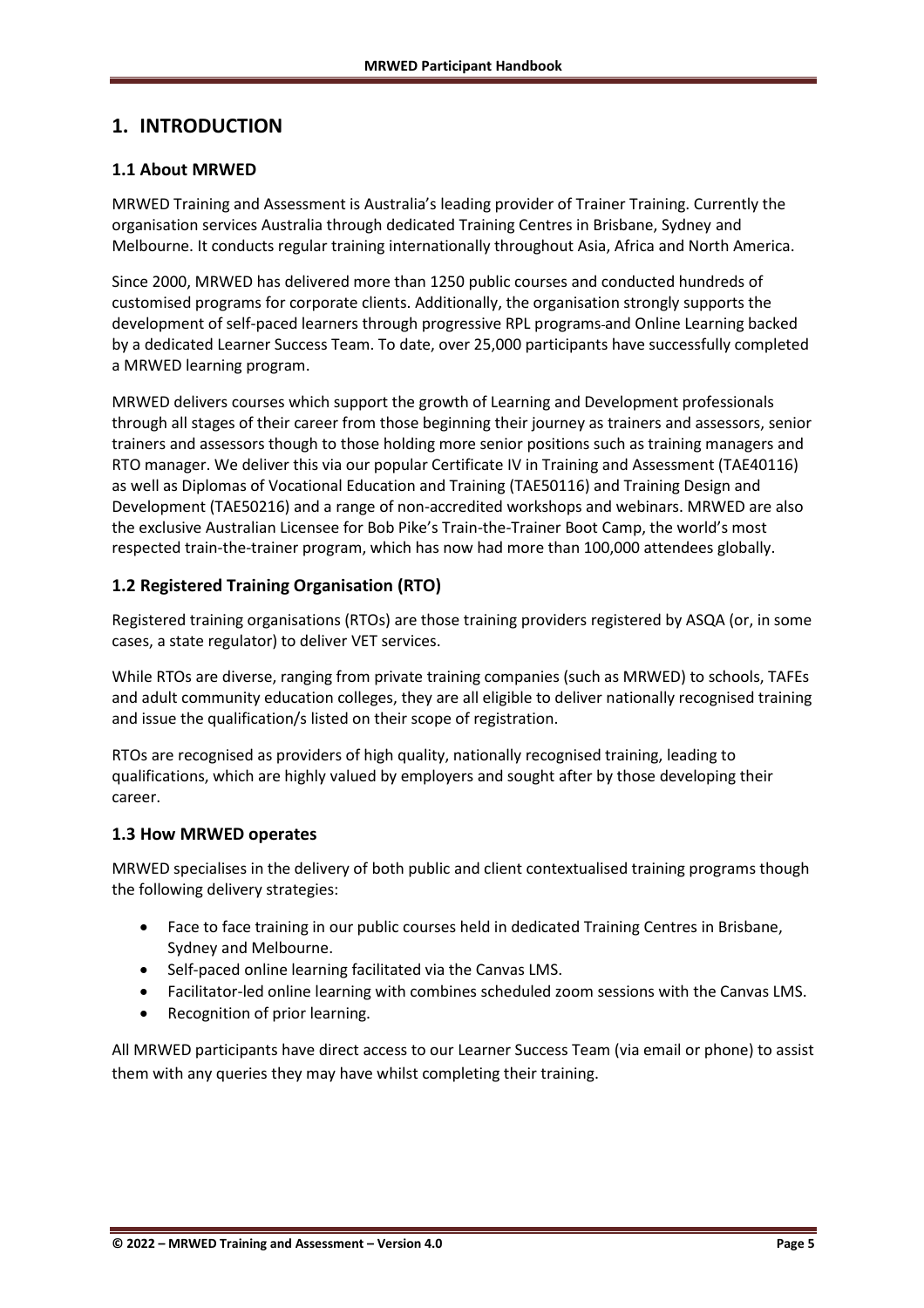## <span id="page-5-0"></span>**2. MRWED PERSONNEL**

As a MRWED participant, you will have access to the following key personnel from within the MRWED team:

#### <span id="page-5-1"></span>**2.1 Client Services Team**

The Client Services Team are MRWED's nominated customer support section and should therefore be the first point of call for participants who are seeking advice or direction regarding anything other than specific course content / assessment queries, which should be directed to the Learner Success Team. If in doubt, contact the Client Services Team on 1800 287 246, and they will direct your inquiry. To learn more about our Client Services Team visit[: https://www.mrwed.edu.au/about/](https://www.mrwed.edu.au/about/)

#### <span id="page-5-2"></span>**2.2 Learner Success Team**

The Learner Success Team is MRWED's nominated participant support and should be the first point of call for MRWED participants having specific course content / assessment queries. It is a commitment of MRWED that once participants become part of the MRWED community through their enrolment and completion of their selected MRWED learning program, that MRWED will be there to support them throughout their training and assessment life. If, as a participant, you are ever uncertain whom you should contact, please contact the Client Services Team and they will direct your query.

#### <span id="page-5-3"></span>**2.3 MRWED Learning Leaders**

MRWED draws on its pool of experienced Learning Leaders, all of whom have been through an exhaustive selection process in order to determine those trainers who may be trusted to maintain MRWED's high level of delivery service. To learn more about our Learning Leaders visit: [www.mrwed.edu.au/trainers](http://www.mrwed.edu.au/trainers)

#### <span id="page-5-4"></span>**2.4 MRWED Contact Details**

Address: PO Box 325, Caboolture QLD 4510, Australia

Phone: 1800 287 246

Email: [contactus@mrwed.edu.au](mailto:contactus@mrwed.edu.au)

Website: [www.mrwed.edu.au](http://www.mrwed.edu.au/)

#### <span id="page-5-5"></span>**2.5 MRWED Training and Assessment Centres**

| SYDNEY*             | <b>BRISBANE*</b>    | <b>MELBOURNE*</b>  |  |
|---------------------|---------------------|--------------------|--|
| Suite 302,          | Ground Floor        | Suite 3, Level 11  |  |
| 451 Pitt St         | 127 Creek St        | 276 Flinders St    |  |
| Sydney NSW 2000     | Brisbane QLD 4000   | Melbourne VIC 3000 |  |
| " Manning Building" | "TPG Telecom House" |                    |  |

*\* Note; please contact our Head Office on 1800 287 246 or [contactus@mrwed.edu.au](mailto:contactus@mrwed.edu.au) for all communication as this is a training centre only.*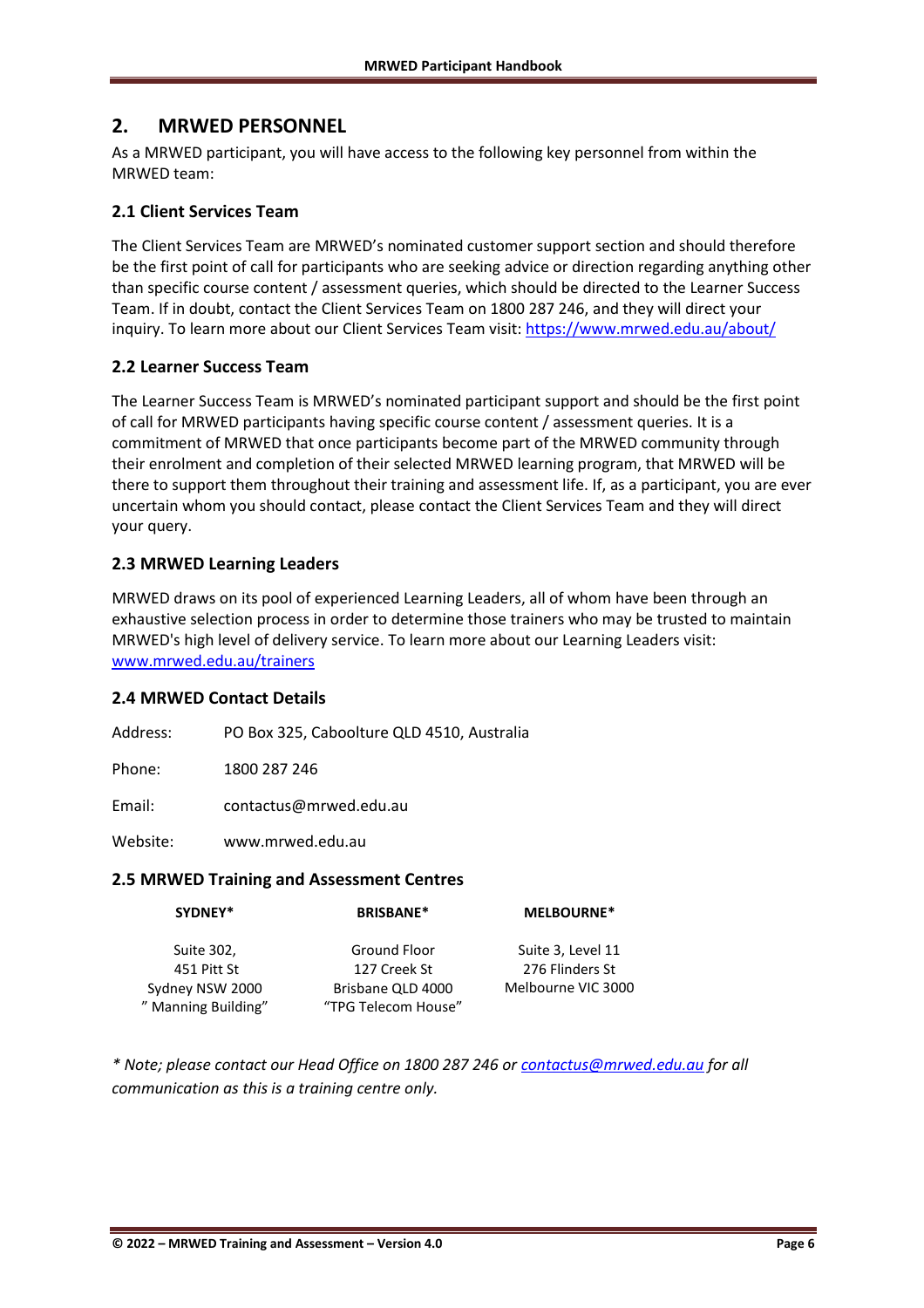## <span id="page-6-0"></span>**3. MANAGEMENT AND ADMINISTRATION**

#### <span id="page-6-1"></span>**3.1 Legislative requirements**

MRWED complies with all relevant State and Commonwealth Government legislation and regulatory requirements applicable to the industry, including (but not limited to):

- National Vocational Education and Training Regulator Act 2011;
- Work Health and Safety Act 2011;
- Anti-Discrimination Act 1991;
- Privacy Act 1988;
- Copyright Act 1968; and
- Children and Young Persons (Care and Protection) Act 2008.

MRWED operates in accordance with each of these legislative and regulatory requirements, where appropriate, incorporating them into MRWED policies and procedures.

#### <span id="page-6-2"></span>**3.2 Work Health and Safety**

MRWED is committed to providing a safe work place and learning environment for MRWED personnel and participants. MRWED ensures strict compliance with workplace health and safety legislation by educating all personnel during their induction process and by ensuring trainers incorporate WHS considerations when planning and delivering training and when undertaking assessments.

MRWED expects all personnel and participants to accept responsibility for a safe work / learning environment. Personnel and participants are expected to follow a set of safety standards, which are clearly outlined in the personnel induction process and at the commencement of each face-to-face course. These standards are designed to:

- Prevent accidents and ill health caused by work / learning conditions;
- Protect from any health hazard which may arise out of work or conditions in which work / learning is carried out; and
- Maintain a workplace environment designed to satisfy needs for safety, health and wellbeing at work / study.

These standards, and this policy, provides for the following process:

- Establishing and maintaining work / learning practices which are safe, and which minimise risk to health;
- Allowing all levels of MRWED personnel to be responsible and accountable for minimising the potential for workplace injury to, and illness of, themselves and participants within their area of responsibility, and where possible, mitigate the risk.
- Ensuring participants are advised of the WHS requirements of their training programs and supervised accordingly.
- Ensuring the provision of appropriate instruction, information and training for MRWED personnel and participants.
- Training, placing and supervising all personnel to enable the safe performance of work / learning duties; and
- Developing and implementing preventative strategies which include workplace and job design, the identification of hazards in the workplace / learning environment and taking appropriate remedial action to control any hazards.

Any reports of sickness, accidents or workplace incidents, whether MRWED personnel or participantrelated, are to be recorded on an incident report and forwarded to MRWED's CEO.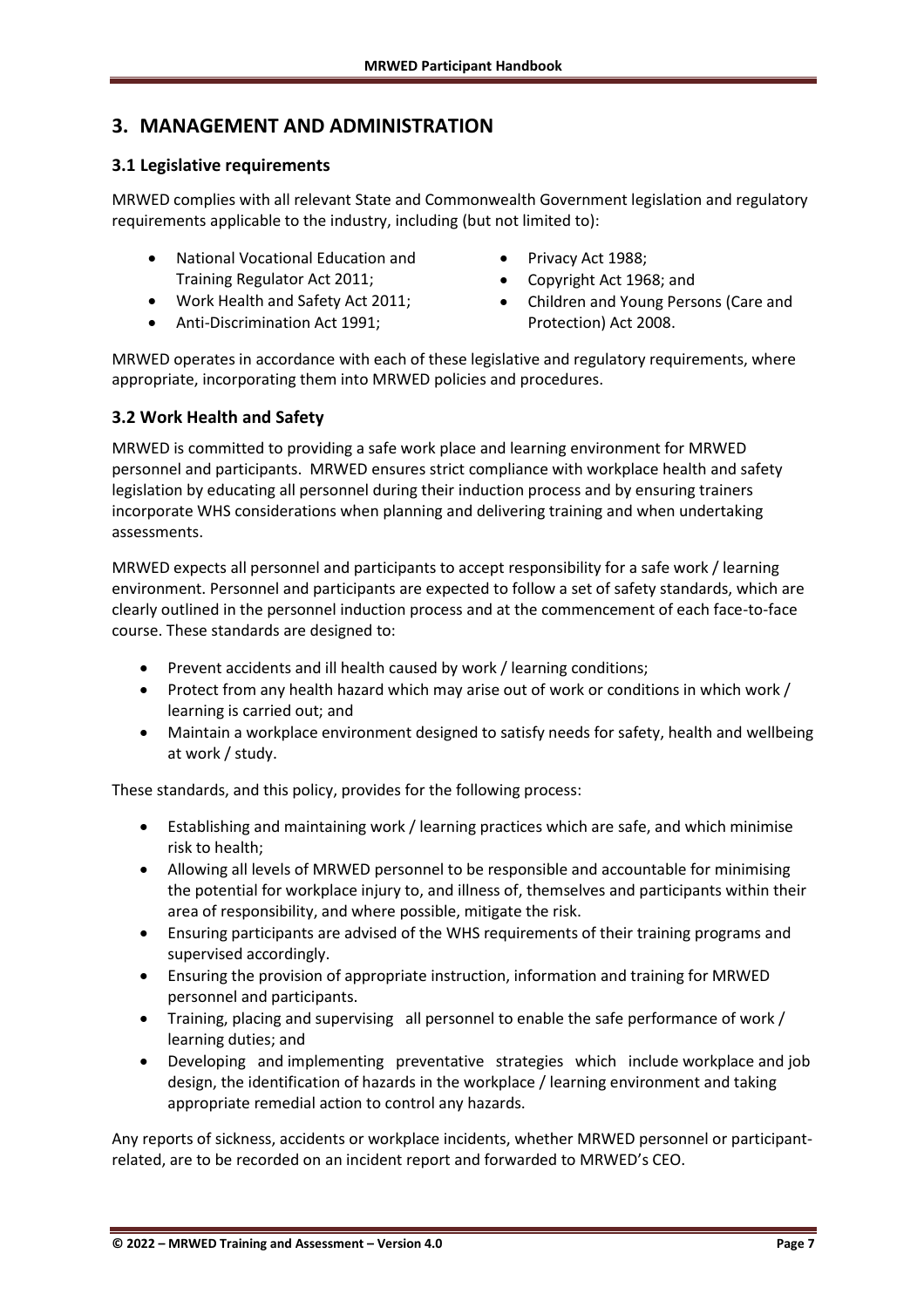#### <span id="page-7-0"></span>**3.3 Equal Employment Opportunity and Anti-Discrimination**

MRWED is committed to Equal Employment Opportunity (EEO) and Anti- Discrimination concepts and legislation.

MRWED strives for an equal environment, based solely on merit, in an effort to ensure the absence of discrimination on the grounds of a person's race, colour, language, ethnicity, political or religious convictions, gender, marital status, impairment, age, family responsibility, family status, etc.

This equality ethos is designed to actively contribute to an enjoyable, challenging, involving, harmonious work and training environment, where each individual has the opportunity to progress to the full extent of their ability.

MRWED is aware of EEO and Anti-Discrimination principles and practices, as they apply specifically to education and training, and will subsequently observe the following points:

- Characters (and their names) used in case studies, exercises and examples must be free from stereotypes and likelihood to cause offence;
- Material and trainers must discourage and prevent polarisation of participants;
- Training program content, processes and/or activities must include all participants and avoid giving an advantage to any one individual or group over another;
- Verbal and non-verbal language must be non-discriminatory;
- Humour must be non-discriminatory; and
- Training Program materials such as session plans, videos, handouts, graphics, cartoons, computer screens must be non-discriminatory and unlikely to offend.

Where a participant has an impairment which may preclude him/her from successfully completing a MRWED course and presenting for competency assessment, MRWED will endeavour to counsel the person and provide, where possible, a pathway whereby they are able to undertake remedial work in order to successfully apply for inclusion into the course in the future.

#### <span id="page-7-1"></span>**3.4 Workplace harassment**

It is the policy of MRWED to provide a work and training environment that is free from all forms of harassment and intimidation. MRWED is also committed to uphold State and Commonwealth laws pertaining to harassment and EEO.

Harassment, bullying or discrimination against MRWED personnel or participants by any person under MRWED's responsibility, is unacceptable and will not be tolerated. MRWED recognises the rights of all personnel and participants to work and learn in an environment free from harassment, bullying and unlawful discrimination.

Harassment is defined as behaviour, which is directed at an individual, or group, which is:

- Offensive, belittling, humiliating, intimidating or threatening
- Unwelcome and unsolicited
- Is of the type which:
	- o Is usually unreciprocated
	- o Can usually be expected to be repeated
	- $\circ$  Makes the work or study environment unpleasant, humiliating or intimidating for the individual or group
	- o Can make it difficult for effective work or study to be done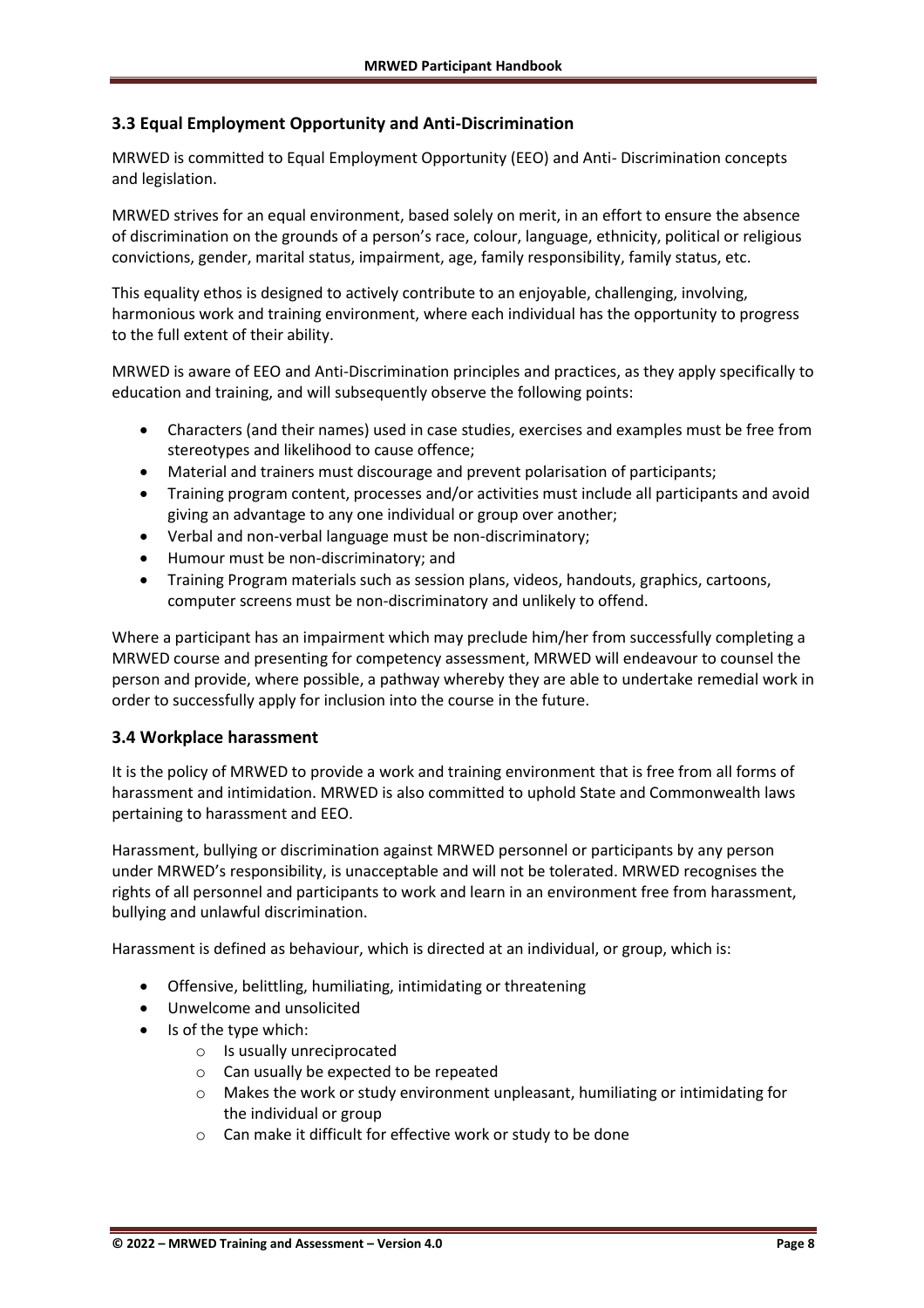- When a requirement, which is the same for everyone, has an unfair effect on some people because of an attribute, such as race, pregnancy, gender, disability (indirect discrimination)
- Perhaps sexual in nature or based on gender, race, disability or sexual preference.

It is expected that all MRWED personnel and course participants will comply with this policy.

The various legal acts involved in harassment and discrimination makes it an offence if a person engages in unwelcome conduct in relation to the person harassed, in circumstances in which a reasonable person, having regard to all the circumstances, would have anticipated that the person harassed, would be offended, humiliated or intimidated.

MRWED's (vicarious) liability for workplace harassment is minimised by virtue of the following enactments by MRWED:

- Establishment of an effective complaints procedure;
- A guarantee provided to treat all complaints seriously and promptly;
- Provided assurances that appropriate action will be taken to address and resolve any complaints, and
- Monitoring of the workplace / learning environment and culture.

Any concerns or complaints relating to harassment should be directed through the appropriate channels outlined in section 8 Appeals and Complaints.

#### <span id="page-8-0"></span>**3.5 Records management and document control**

MRWED uses various AVETMISS-compliant databases to maintain up-to-date and accurate participant records. These records include client details and contact information, fees collected and any refunds given, as well as participant details and contact information, enrolment, attendance, academic results / performance and post-course progress details.

All documentation and records are maintained in a readily identifiable and retrievable format, using suitable facilities to recognise deterioration and damage and therefore the prevention of loss. Backup of media is conducted on a regular basis and held in a secure location.

Document control involves both hardcopy and electronic media. All documents carry a version number, date and document owner.

#### <span id="page-8-1"></span>**3.6 Storage / record retention**

MRWED is committed to the safeguarding of all MRWED files and records, in particular, participant records. Electronic records, including participant files, are secured and regularly backed up. Hard copy participant files, whether current or archived, are kept in secure premises, accessible only by authorised MRWED personnel. A participant may access their personal records at any time under MRWED supervision.

Full hard copy participant files are retained for a period of 6 months after the participant has completed or withdrawn from their course. At this point, soft copies of the participants record of attainment of units of competency and qualifications will be kept for a period of 30 years after the participant has completed or withdrawn from their course.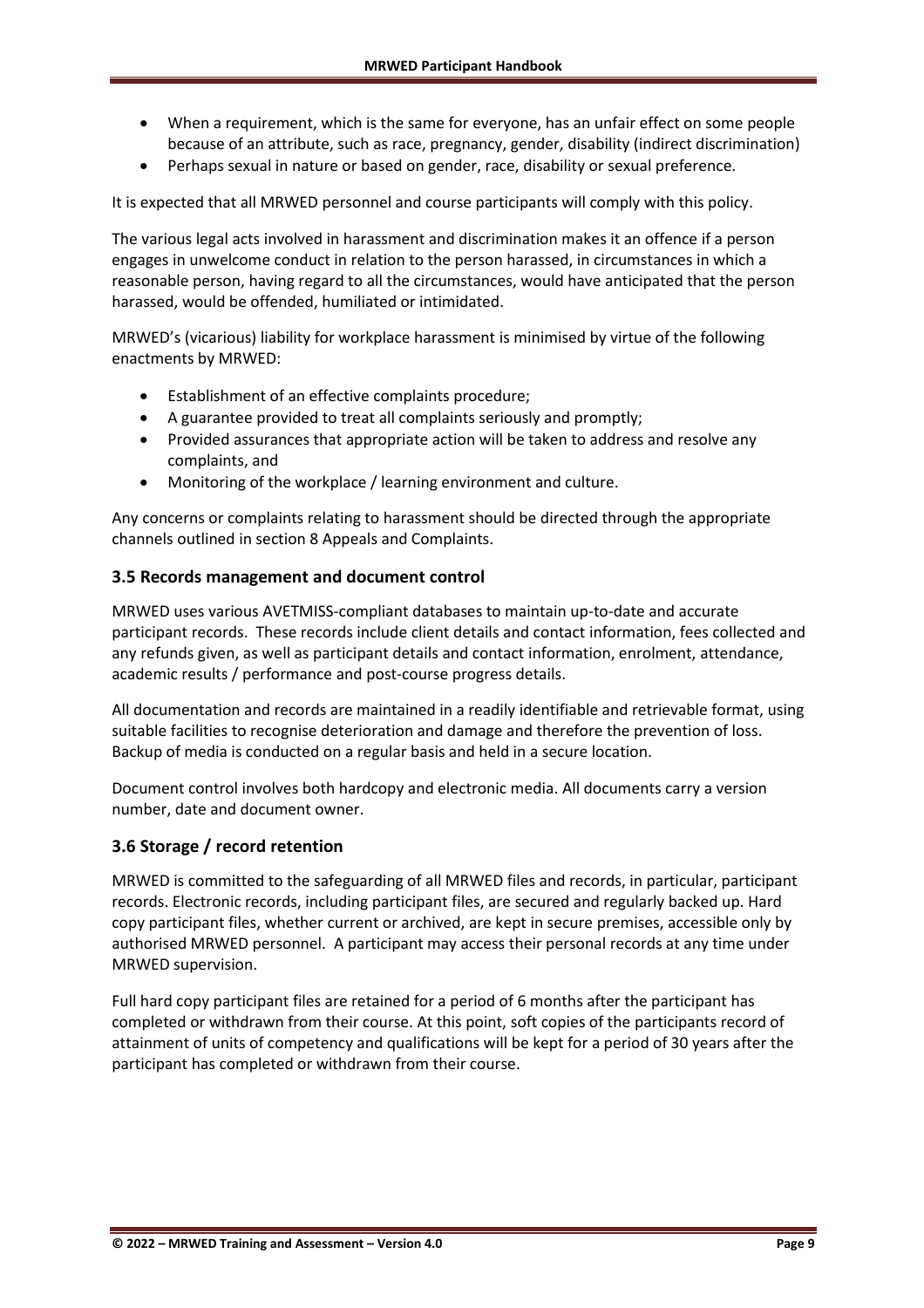#### <span id="page-9-0"></span>**3.7 Privacy Policy**

The definition of "personal information" is found in Section 6(1) of the Privacy Act 1988: "*personal information means information or an opinion, whether true or not, and whether recorded in a material form or not, about an individual whose identity is apparent, or can reasonably be ascertained, from the information or opinion*."

In compliance with statutory requirements, MRWED Training and Assessment gathers personal information to maintain accurate records on participant details undertaking study with us. The confidentiality of participant information and records is maintained at all times. MRWED ensures that, except as required under ASQA data reporting (Data Provision Requirement (DPR) 7 of the Data Provision Requirements 2012) or by law, information about MRWED personnel and participants will not be disclosed to a third party without their appropriate written permission.

MRWED recognises, at times, participants' records may need to be released to relevant government departments for the purpose of participant and/or provider monitoring and audit. Participants are informed of this requirement prior to enrolment with MRWED, and their signed declaration of their knowledge of this requirement is retained on file (i.e. Participant Enrolment Form within participant file).

As a participant on a course with MRWED Training and Assessment, the participant at all times will have access to their current records, and personal information.

#### <span id="page-9-1"></span>**3.8 Media consent**

By registering for an event, you agree that MRWED may take photographs and film footage of you at the event and may use the photographs and/or film footage for MRWED promotional and/or commercial purposes, including for use on the MRWED website or social media sites. You agree that filmed material may be reproduced for those purposes, as film, audio or written quotation.

The photographs and footage will be used by MRWED only and will not be released to any external parties. You accept the risk that photographs and/or film footage of you may be lifted off the MRWED website or taken from a MRWED brochure or other publication, and reproduced on Facebook or other web sites or elsewhere, or otherwise communicated or made available to the public or sections.

Should you not wish to have your photo used in any MRWED marketing material or published on our websites please contact the Client Services Manager via phone 1800287246 or email [contactus@mrwed.edu.au](mailto:contactus@mrwed.edu.au)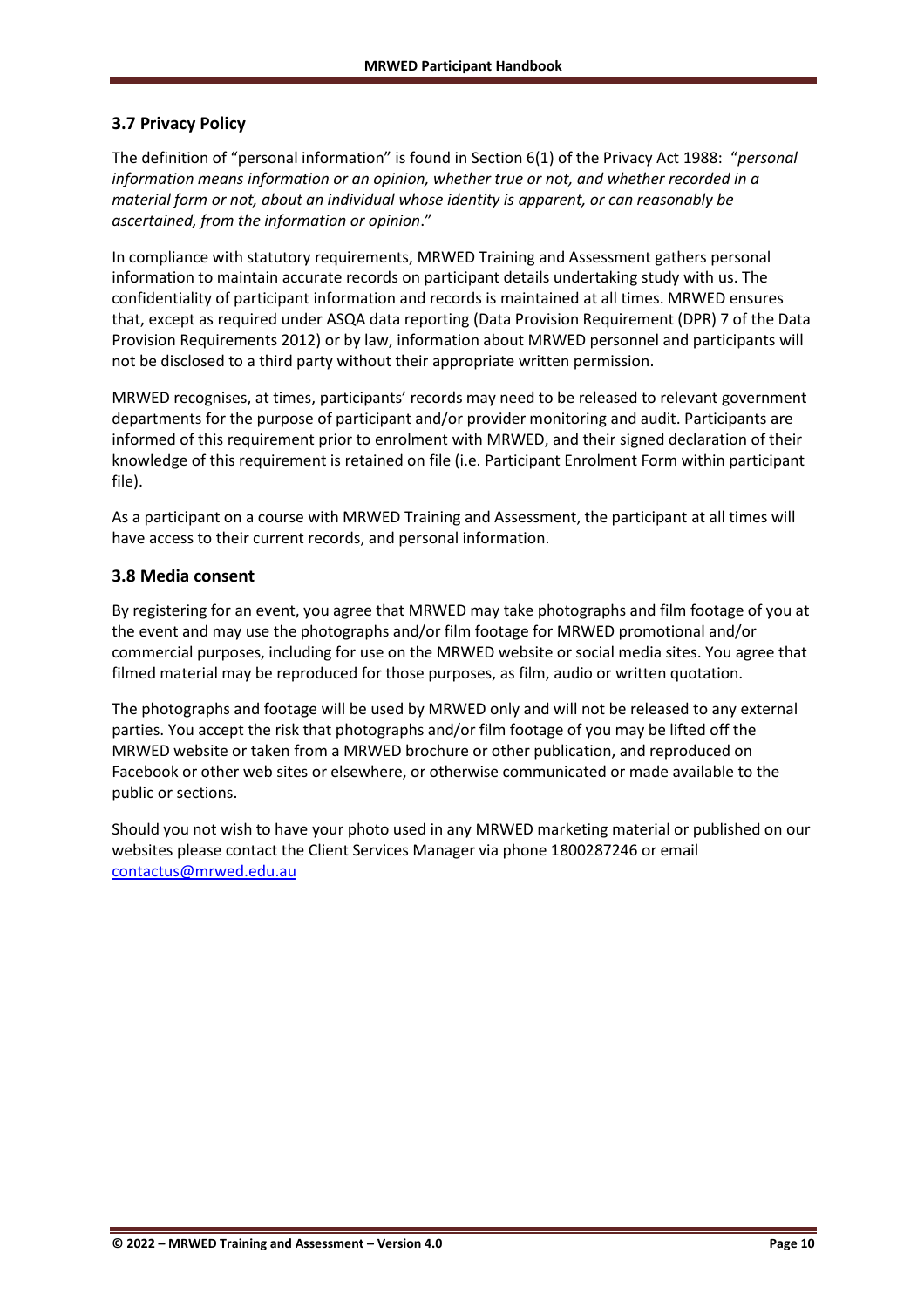## <span id="page-10-0"></span>**4. ENROLMENTS, FEES AND REFUND POLICIES**

MRWED Training and Assessment is committed to delivering the highest quality training and assessment services at competitive pricing. We have adopted the following policies so that we can maintain competitive pricing for all MRWED participants.

#### <span id="page-10-1"></span>**4.1 Unique Student Identifier**

From 1 January 2015 if you are undertaking nationally recognised training delivered by a registered training organisation you will need to have a Unique Student Identifier (USI).

Your USI will be made up of a combination of 10 letters and numbers. For example: 3AW88YH9U5.

A USI account will contain all your nationally recognised training records and results from 1 January 2015 onwards. Your results from 2015 will be available in your USI account in 2016.

You can access your USI account online from a computer, tablet or smart phone anywhere and anytime. For more information on your USI you can visit

[http://www.industry.gov.au/skills/RegulationReformsAndInitiatives/UniqueStudentIdentifierForVET/](http://www.industry.gov.au/skills/RegulationReformsAndInitiatives/UniqueStudentIdentifierForVET/Pages/default.aspx) [Pages/default.aspx](http://www.industry.gov.au/skills/RegulationReformsAndInitiatives/UniqueStudentIdentifierForVET/Pages/default.aspx)

#### **Do you need a USI?**

You will need a USI when you enrol or re-enrol in training from 1 January 2015 if you are a:

- student enrolling in nationally recognised training for the first time, for example if you are studying at TAFE or with a private training organisation, completing an apprenticeship or skill set, certificate or diploma course;
- school student completing nationally recognised training; or
- student continuing with nationally recognised training.

Once you create your USI you will need to give your USI to each training organisation you study with so your training outcomes can be linked and you will be able to:

- view and update your details in your USI account;
- give your training organisation permission to view and/or update your USI account;
- give your training organisation view access to your transcript;
- control access to your transcript; and
- view online and download your training records and results in the form of a transcript which will help you with job applications and enrolment in further training.

If you are an international, overseas or an offshore student please visit usi.gov.au for more information.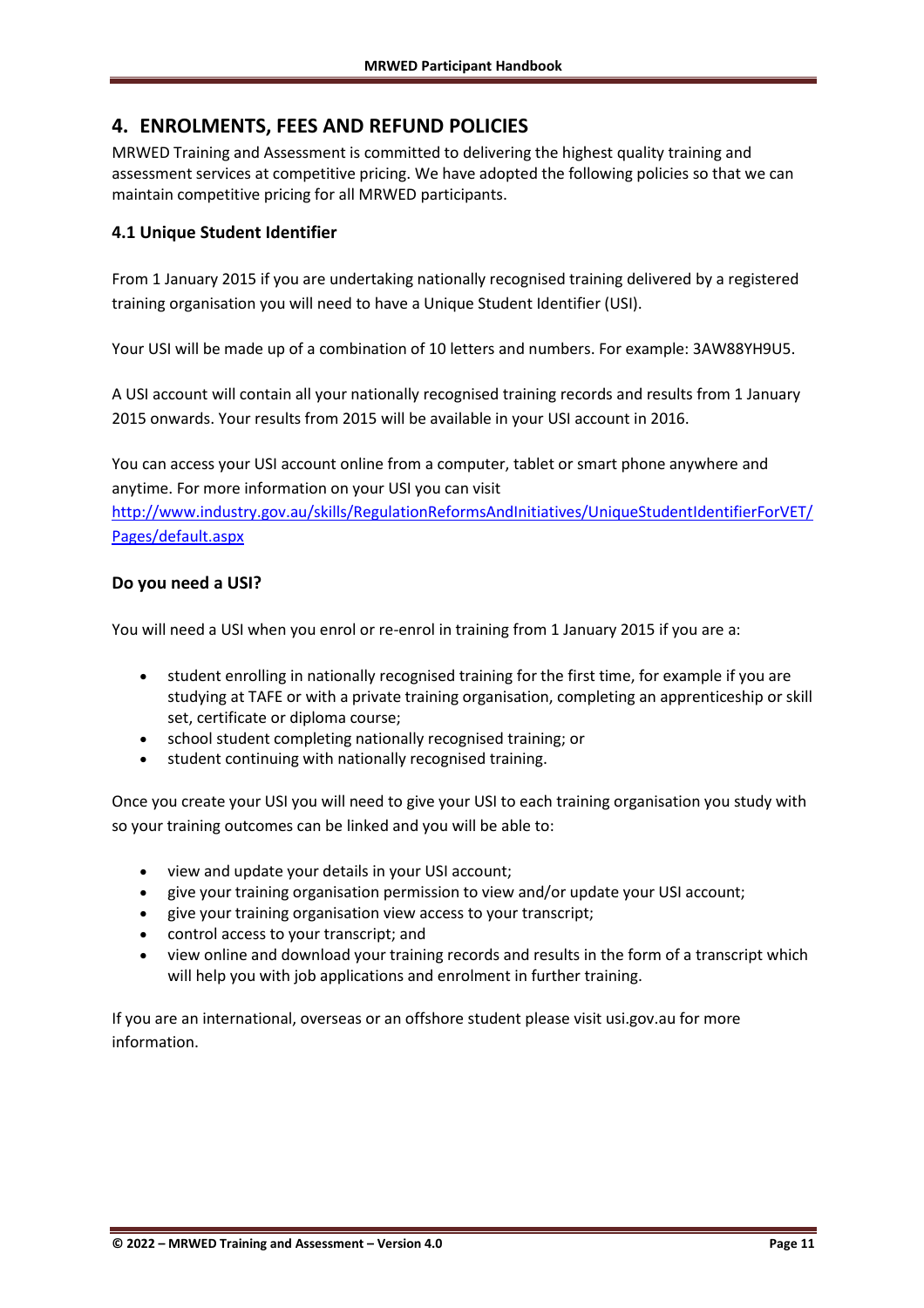#### **How to get a USI**

It is free and easy for you to create your own USI online.

#### **How to create your USI**

The following steps show how you can create a USI:

Have at least one and preferably two forms of ID ready from the list below:

- Driver's License
- Medicare Card
- Australian Passport
- Visa (with Non-Australian Passport) for international students
- Birth Certificate (Australian)
- Certificate Of Registration By Descent
- Citizenship Certificate
- Immi Card

Go to [https://www.usi.gov.au](https://www.usi.gov.au/) and select 'Create my USI' from the Student category list and follow the prompts.

**IMPORTANT:** To make sure all of your training records are kept together, the USI will be linked to your name as it appears on the form of ID you used to create the USI. The personal details entered when you create a USI must match exactly with those on your form of ID. If you do not have proof of ID from the list above, you can contact your training organisation about the other forms of ID they can accept to help you get a USI.

When applying for a job or enrolling in further study, you will often need to provide your training records and results. One of the main benefits of the USI is that you will have easy access to your training records and results throughout your life.

You can access your USI account online from a computer, tablet or smart phone anywhere and anytime.

#### <span id="page-11-0"></span>**4.2 Application and enrolment**

Before students are formally enrolled into a MRWED course under the TAE Training Package, they must first complete the application process. Once the application has been reviewed and approved, applicants will be emailed a copy of their Learning Journey which encases the information relevant to the Learning Journey along with a MRWED Course Acceptance Letter. The MRWED Course Acceptance Letter is to be completed, signed and dated by the applicant to confirm their agreeance to the Learning Journey and the relevant Terms and Conditions aligning with their chosen program. If an applicant's employer is funding the program, an authorised contact from the organisation must also sign and date the MRWED Course Acceptance Letter to confirm that MRWED can invoice the organisation for the course fees detailed in the Learning Journey.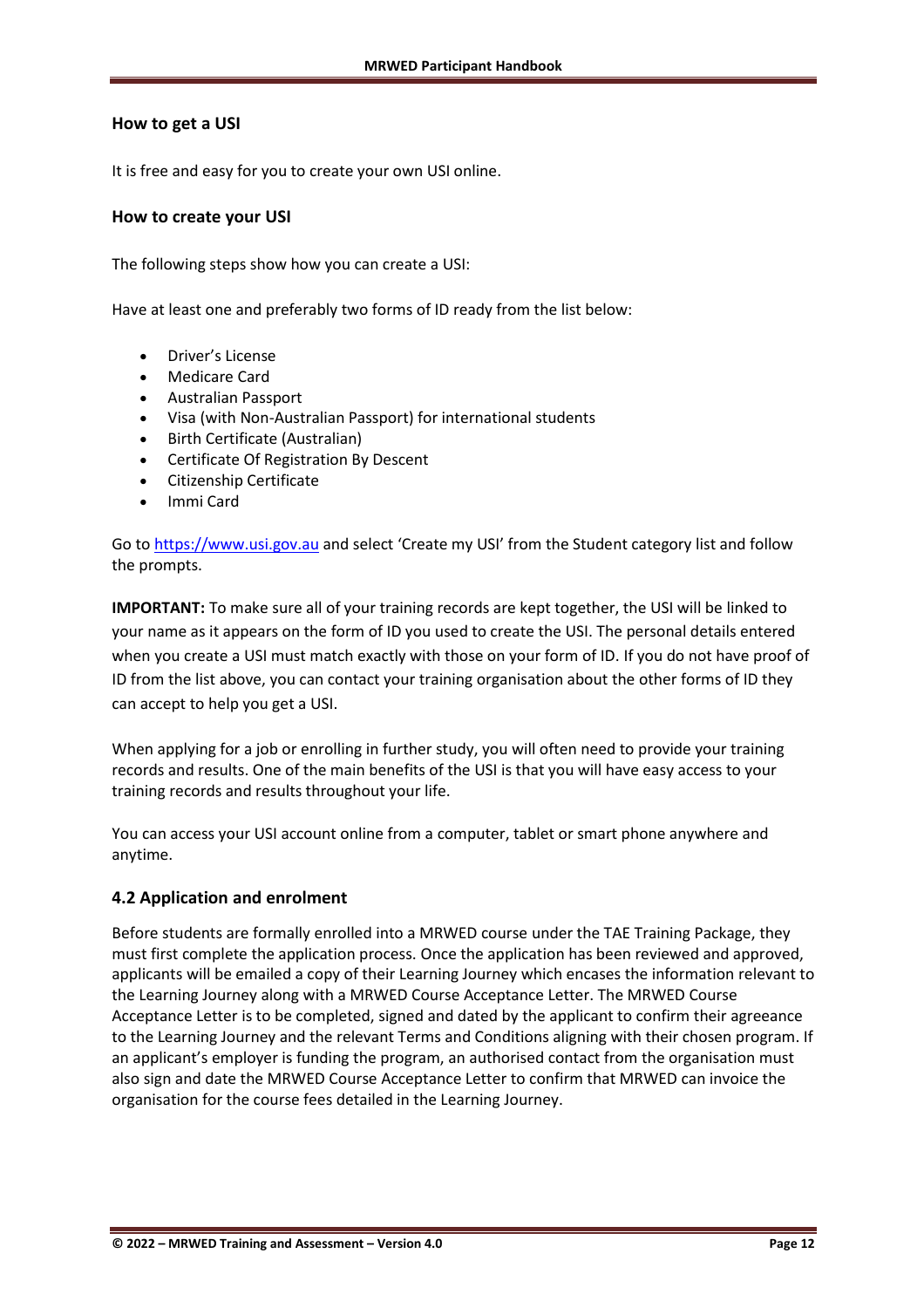Upon return of the completed MRWED Course Acceptance Letter, the Client Services Team will process the enrolment where the student will then be sent all relevant confirmation emails for their chosen training. Face to Face students will receive a Course Commencement Letter detailing their training schedule, along with access to their MRWED Online account to complete their assessment tasks. Students undertaking training entirely via Self-paced online learning or via Facilitator-led online learning will be sent access to their MRWED Online account when their enrolment has been processed.

Those applying for Recognition of Prior Learning (RPL) as part of their Learning Journey are encouraged to submit their portfolio of evidence for assessment once their MRWED Course Acceptance Letter has been processed. Those applying for full RPL who are not anticipating any need for gap training, will be emailed a Student Commencement Letter upon processing their enrolment which invites them to submit their portfolio of evidence if they have not done so already.

Student enrolments coordinated under a company arrangement may have their progress and completion reported to their employer when the employee has completed and signed a "Third Party Release of Information" form.

MRWED may offer qualifications that do not fall under the TAE Training Package and therefore are not required to complete this Application process prior to enrolment into the course.

#### <span id="page-12-0"></span>**4.3 Invoicing and Payments**

Invoices are raised when the application and enrolment process is finalised as detailed in section 4.2 and will be sent to the appropriate recipient over-night.

Self-funding student's fees that are less than \$1,500 are due 7 days after invoice. Self-funding student's fees that exceed \$1,500 are due in two instalments, the first instalment is due 7 days after invoice with the second instalment due 90 days after invoice.

Students wishing to spread their studies over a longer time period or who only need to complete part of a qualification, may apply for individual Units or Clusters. The cost of completing an entire qualification by this method is greater than an application for a full course.

Businesses, agencies and Government Departments will be offered payment terms of 30 days from date of invoice, unless a separate Agreement has been made with MRWED Training and Assessment. Fees are due in full with no instalments available.

Failure to make payment by due dates may result in:

- Removal of student's access to online training system
- Cancellation of student's scheduled Face-to-Face Training
- Cancellation of enrolment and non-issuance of qualification

#### <span id="page-12-1"></span>**4.4 Payment Plan**

Payment plans are available to spread the cost of training for self-funded students over three, six or twelve months, dependent upon Tuition Fees. No Interest or fees are charged on payment plans. Students are encouraged to request a payment plan at the time of application; however, these can be entered into at a later date should circumstances change.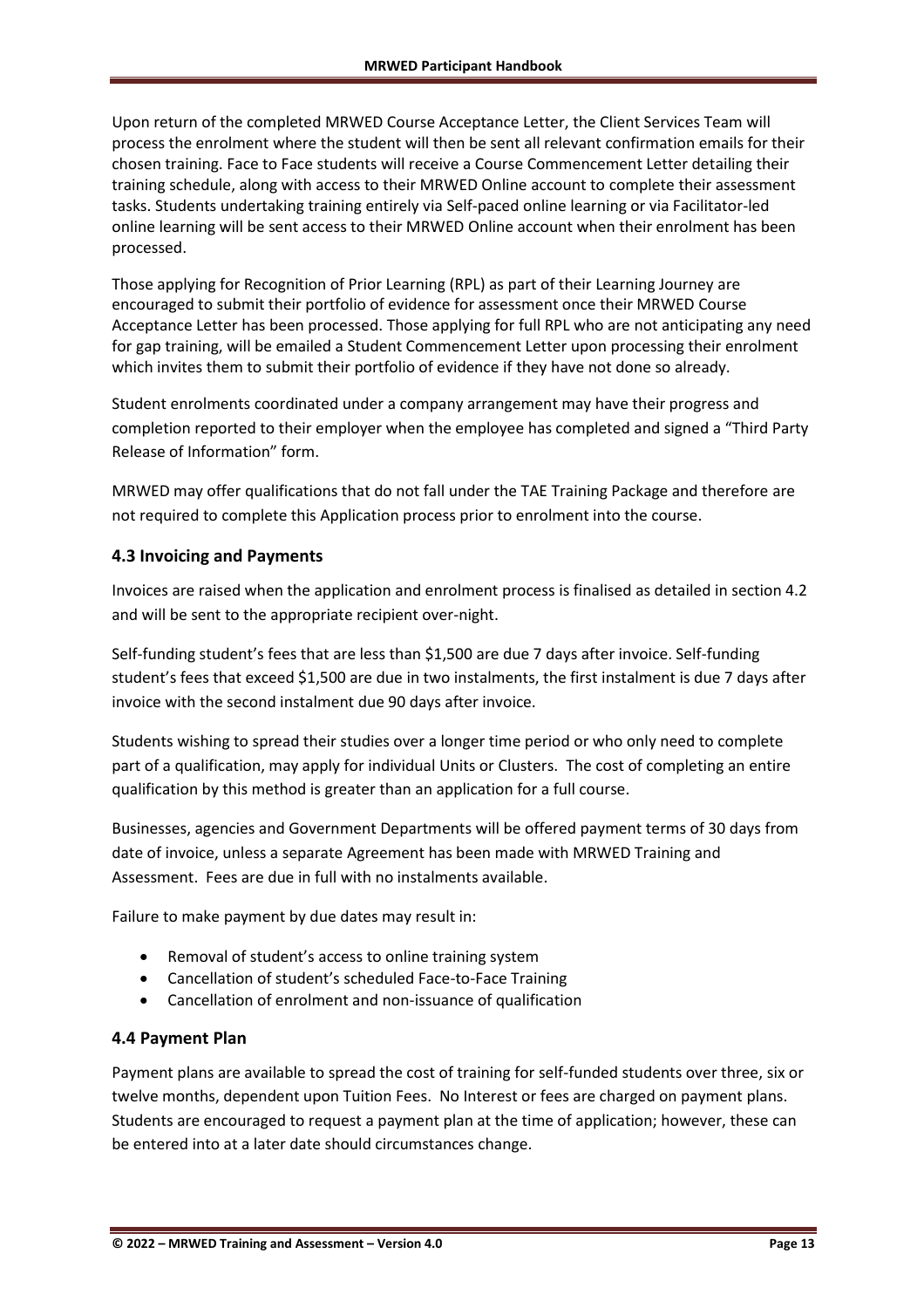#### <span id="page-13-0"></span>**4.5 Participant Changes**

MRWED understands that because of the dynamics of business and work environments work roles sometimes change and an organisation might want to change the staff member who is participating in a MRWED course after their staff member has submitted their application. A written request to MRWED identifying a change in the name of the participant being enrolled is permitted without any additional fees being incurred if it meets the following 2 conditions:

- The request is made before the commencement of any training.
- The request is made within six months of the original student's application.

Additionally, a completed Application Form for the replacement participant will need to be submitted at the time the substitution is requested and they must finalise the full application process before commencing training.

#### <span id="page-13-1"></span>**4.6 Course Changes**

MRWED understands that because of changing work obligations, health problems, and other reasons our participants sometimes need to make changes to their planned course of study. Such changes might include changing enrolment from online to a face-to-face course or changing the date they will attend a face-to-face course. If a participant wishes to change their course delivery method or their course date, then they need to advise MRWED via email so there is written record of the request.

The MRWED full course fees are designed to be all inclusive, therefore changes to a participant's course of study or method of study to a lesser or same value will not incur any additional fees.

If a participant is changing their enrolment to a course with a higher course cost than the course fees they originally paid, they will be charged the difference in price. Alternatively, if they change to a course which has a lower price a participant may be entitled to a refund of the difference.

MRWED asks that Face to Face participants notify of any impending changes to their schedule 5 business days before they are scheduled to attend. Changes and non-attendance without 5 business days notification may attract a \$50 administration fee.

#### <span id="page-13-2"></span>**4.7 Cancellations and Refunds**

If an enrolment is cancelled in writing within 10 days of returning the MRWED Course Acceptance Letter, a full refund and/or cancellation of any outstanding invoices will be provided. If Face to face Training is attended during these 10 days, then a fee equal to the value of the training commenced will be due.

If an enrolment is cancelled in writing within the first 90 days following the return of the MRWED Course Acceptance Letter, a cancellation fee equal to 50% of the overall course fees is payable. The remaining 50% is eligible to be refunded. If a student has not commenced any online or Face to Face Training within these first 90 days, then this cancellation fee will be reduced to 20% of the total course fees.

If an enrolment is cancelled after 90 days following the return of the MRWED Course Acceptance Letter, no refund is payable. The participant is welcome to submit a new course application at another time but will be required to pay full price.

If a student applies for Recognised Prior Learning (RPL) and is unsuccessful then a full refund will be given. Alternatively, students may allocate any RPL fees paid against Training fees if they wish to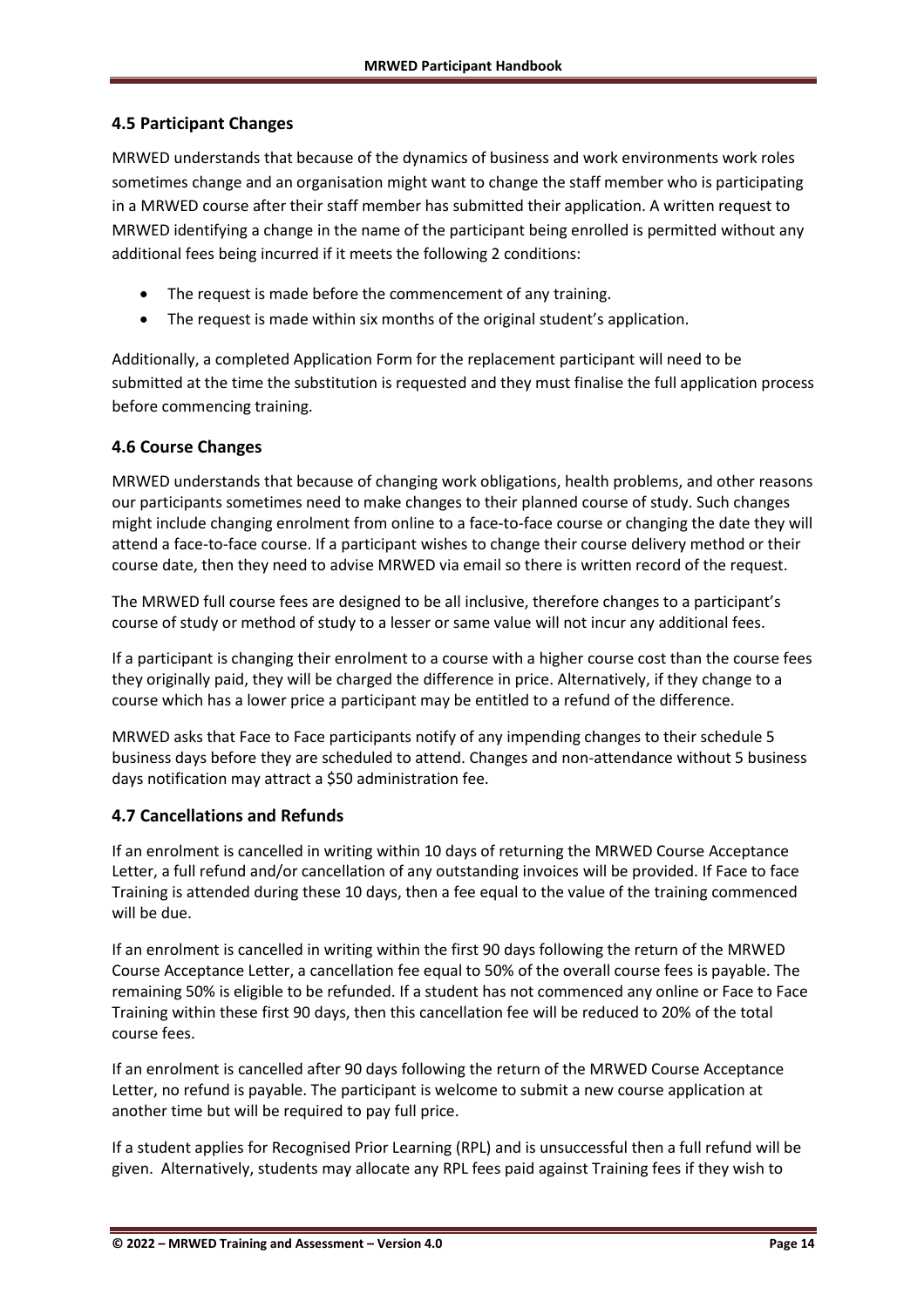transfer their enrolment from RPL to Training. Any refunds granted will take up to 30 business days to process.

#### <span id="page-14-0"></span>**4.8 Late Payments**

Unless there are conflicting contractual arrangements in place with MRWED, MRWED reserves the right to apply a penalty fee equal to 5% of the invoiced amount outstanding for invoices that remain unpaid 30 days after an invoice due date. Requests for extensions to due date may also incur the Late Payment Fee.

#### <span id="page-14-1"></span>**4.9 Corporate Accounts**

Customers with numerous students/invoices will need to keep their account payments up to date. MRWED will only issue qualifications, statements of results or statements of attainment when a Customer's Account is not overdue. Students will not be considered as ready for issuance unless all payments are up to date (even if their particular invoice has been paid). Overdue accounts may also result in removal of students from the MRWED online system.

#### <span id="page-14-2"></span>**4.10 Issuance**

A participant will not be issued with a qualification and statement of results or a statement of attainment (whichever is applicable) until full payment (including any penalty fees for late payment) has been received. Under no circumstances can fees be refunded after a participant has been issued with a Qualification and Statement of Results or Statement of Attainment.

#### <span id="page-14-3"></span>**4.11 Enrolment duration**

For the Certificate IV in Training and Assessment, TAE Skill Set, or any individual Unit of Competency, MRWED students have up to twelve (12) months. For the Diploma of Vocational Education and Training and/or the Diploma of Training Design and Development, students will be provided twentyfour (24) months to complete their assessments. The enrolment duration is calculated from the date provided on the students' Learning Journey document.

#### <span id="page-14-4"></span>**4.12 Enrolment expiry**

On expiry of the enrolment duration, MRWED students will be issued a Statement of Attainment for completed unit/s. Where appropriate under the qualification rules MRWED students will be provided a discounted re-enrolment option should they wish to continue their studies. Eligible re-enrolling students will be granted a new enrolment duration of either twelve (12) months for Certificate IV in Training and Assessment, TAE Skill Set or any individual Unit of Competency, or twenty-four (24) months for the Diploma of Vocational Education and Training and/or the Diploma of Training Design and Development Diploma in which to complete their studies.

#### <span id="page-14-5"></span>**4.13 Extension requests**

MRWED participants are enthusiastically encouraged to ask for help whenever required by calling FREE CALL 1800 2 TRAIN (1800 2 87246) or emailin[g submit@mrwed.edu.au](mailto:submit@mrwed.edu.au) and asking to speak with a member of the MRWED Learner Success Team. If there has been a change in their personal circumstances and a participant feels that they will be unable to complete their assessments within their enrolment period, the participant should contact MRWED by email as early as possible and apply for an extension. Where extensions are granted, the participant may be required to submit additional assessment tasks in order to demonstrate currency with the course content prior to completion of the Unit/s of Competency.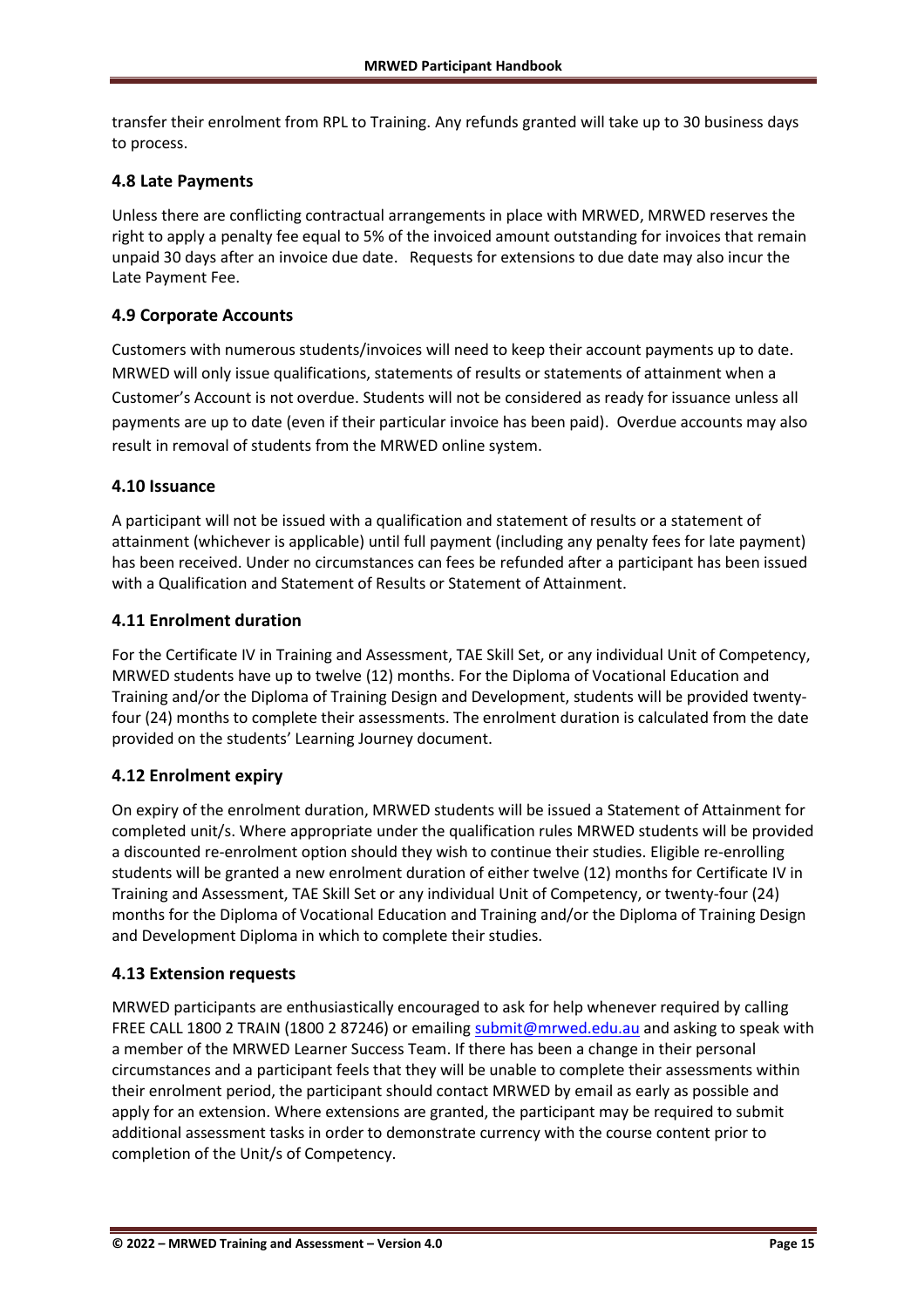## <span id="page-15-0"></span>**5. ACCESS AND EQUITY**

MRWED is committed to fairness for everyone. We will ensure you have easy access to information on programs, services available and enrolment procedures. Your trainers will support you in participating and completing your studies. Support services such as counselling, impairment support and learning support are also available to help you succeed. We will adhere to all policies, procedures and practices that contribute to improving the outcomes for the diversity of our clients.

#### <span id="page-15-1"></span>**5.1 Language, Literacy and Numeracy Policy**

MRWED Training and Assessment recognises that a portion of the community may have Language, Literacy and Numeracy (LLN) difficulties. In response to this community issue, MRWED offers to provide enrolling participants who indicate they need further support in this area, information on available LLN courses and referral to counselling services. We have established a network of professional providers who can assist participants in developing and improving learner skills.

#### <span id="page-15-2"></span>**5.2 Language, Literacy and Numeracy Courses**

- Australian Council for Adult Literacy 03 9546 6892 [http://www.acal.edu.au](http://www.acal.edu.au/)
- Queensland Council for Adult Literacy (07) 3878 9944 [http://www.qcal.org.au](http://www.qcal.org.au/)
- Reading Writing Hotline 1300 6555 0[6 http://www.literacyline.edu.au/](http://www.literacyline.edu.au/)

#### <span id="page-15-3"></span>**5.3 Counselling and support services**

• Centrelink 13 10 21 [http://www.centrelink.gov.au](http://www.centrelink.gov.au/)

#### <span id="page-15-4"></span>**5.4 Welfare and Guidance Services**

MRWED's welfare and guidance services will offer non- judgmental, confidential support to participants.

The Welfare Services we provide aims to meet our commitment to participants by:

- supporting participants through their learning experience;
- promoting health and well-being;
- enabling participants to support themselves and others; and
- empowering participants to fulfil their own potential.

We are always happy to assist any participant with issues relating to their academic progress. For issues relating to personal welfare, we will assist participants to source an appropriate service counselling. Our staff can assist participants in a variety of matters can source a large range of government and private welfare services.

## <span id="page-15-5"></span>**5.5 Impairment Support**

Do you have an impairment which may affect your ability to navigate the course material, communicate with other participants and trainers or participate in participant activities? If so, please inform MRWED of how we can support your success, through minimising the effects of any impairment. This can be done at the time of enrolment or at any other time during the training. We can provide a range of support options and all information will be treated confidentially.

Further to this, post-course learning support is available via phone and email through our Learner Success Team, Monday to Friday from 8.30am to 4:30pm AEST.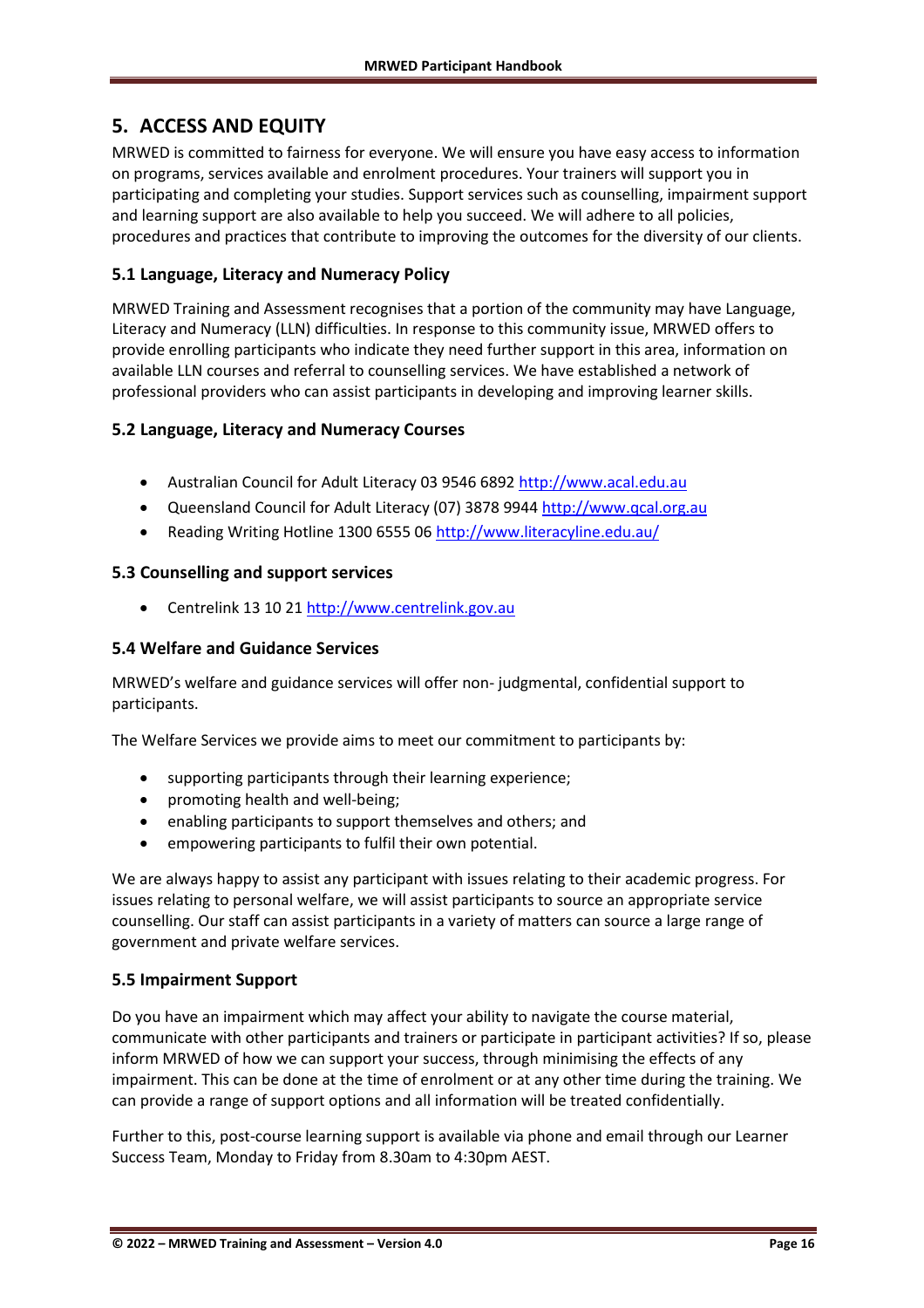## <span id="page-16-0"></span>**6. ASSESSMENT**

Assessment is the process of collecting evidence and making judgments on the nature and extent of progress towards the performance requirements set out in a standard, or a learning outcome, and, at the appropriate point making the judgment as to whether competency has been achieved. As a participant you will always be informed how assessments will be conducted and what will be expected for you to achieve competency.

#### <span id="page-16-1"></span>**6.1 Assessors**

The role of the MRWED assessor is to objectively assess, and make judgement, on the evidence that you provide, against the appropriate standard. All MRWED assessors,

- a) Have the necessary training and assessment competencies as determined by the National Skills Standards Council or its successors, and
- b) Have the relevant vocational competencies at least to the level being delivered or assessed, and
- c) Can demonstrate current industry skills directly relevant to the training/assessment being undertaken, and
- d) Continue to develop their Vocational Education and Training (VET) knowledge and skills as well as their industry currency and trainer/assessor competence.

#### <span id="page-16-2"></span>**6.2 Appeals and complaints**

If at any time during your study at MRWED you are dissatisfied with any academic decision, procedures or any issues that directly relate to the successful completion of your program, you can access the organisation's complaints and appeals processes by contacting our Administration on FREE CALL 1800 2 TRAIN (1800 2 87246). Any participant who feels that they have been disadvantaged in their studies by such a decision, procedure or issue, shall be entitled to have these reviewed by the CEO. The characteristics of the MRWED appeal system include simplicity, speed and fairness, and incorporate a four-stage process involving the MRWED Team Member initially, then a member of the MRWED Management Team, the CEO, and finally an independent person or panel where necessary. Participants shall have 21 days to lodge an appeal after as assessment decision is sent to the participant regarding any Unit of Competency or Qualification.

## <span id="page-16-3"></span>**8. DISCIPLINARY PROCEDURES**

MRWED has systems and processes in place to manage and deal with any disciplinary matters relating to instances of misconduct whilst studying with us. A certain standard of behaviour is requested of all staff and participants and the trainer reserves the right to ask any participant to leave a program or session if their behaviour puts others at risk or adversely impacts on the learning of others. This policy applies when other avenues have been exhausted. These avenues include, but are not limited to mentoring, informal feedback and counselling.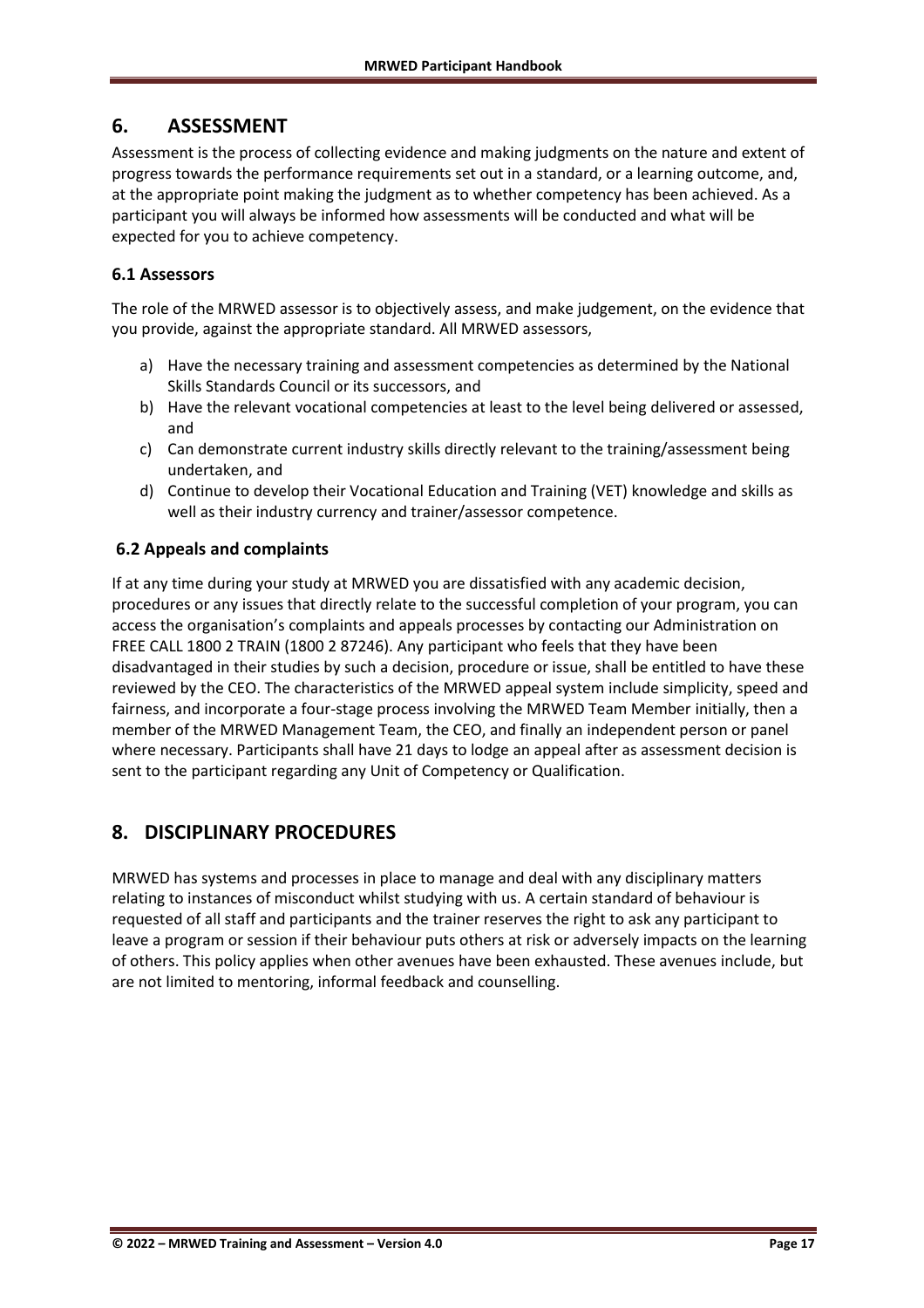## <span id="page-17-0"></span>**9. ISSUING OF QUALIFICATIONS AND STATEMENTS OF ATTAINMENT**

MRWED will only issue AQF Qualifications and Statements of Attainment for courses within its scope of registration.

On completion of a course, participants are to be issued with appropriate certification, authorised by the CEO, or an appropriately delegated MRWED staff member, within 21 days. MRWED is not obliged to issue a participant's Qualification or Statement of Attainment unless all client / participant fees have been paid in full.

As a MRWED participant if for any reason you need a copy of either at a later stage, you may contact MRWED to request this. Please note that there will be a \$40.00 reissuance fee to cover the administrative costs.

**NOTE FOR INTERNATIONAL STUDENTS:** International students who request a printed copy of either their Statement of Attainment or Testamur will be required to pay for the cost of International postage. Please feel free to contact the Client Services Team for more information.

#### <span id="page-17-1"></span>**9.1 Recognition of qualifications issued by other RTOs**

MRWED recognises the "Recognition of Qualifications" issued by other RTOs is a fundamental principle of the National Training Framework. As a Registered Training Organisation, MRWED is obliged to:

• Recognise AQF Qualifications and/or Statements of Attainment issued by any other RTO in Australia.

If you have undertaken training with another RTO, and you believe you are eligible to obtain credit for this in the MRWED course you have enrolled into, or are intending to enrol into, please either discuss this with your trainer or contact MRWED to discuss.

## <span id="page-17-2"></span>**10. INTELLECTUAL PROPERTY**

Intellectual Property (IP) ensures property from original thought (this may be clients, participants, MRWED personnel or MRWED itself) is protected by law.

MRWED clients / participants own all IP which they generate, unless they enter into a written agreement with MRWED, whereby they assign their property to MRWED. MRWED cannot require a participant to assign any of his or her IP in order to qualify for enrolment or to remain enrolled in a course.

The IP of which MRWED claims ownership includes:

- Databases, computer software, courseware, and related material
- Works generated by and/or with MRWED computer equipment or software
- Confidential information associated with each and every item listed in this section
- Copyright in works and materials
- Educational materials.

Clients, participants, MRWED personnel and visitors who receive or develop MRWED confidential information must, unless otherwise agreed with MRWED: